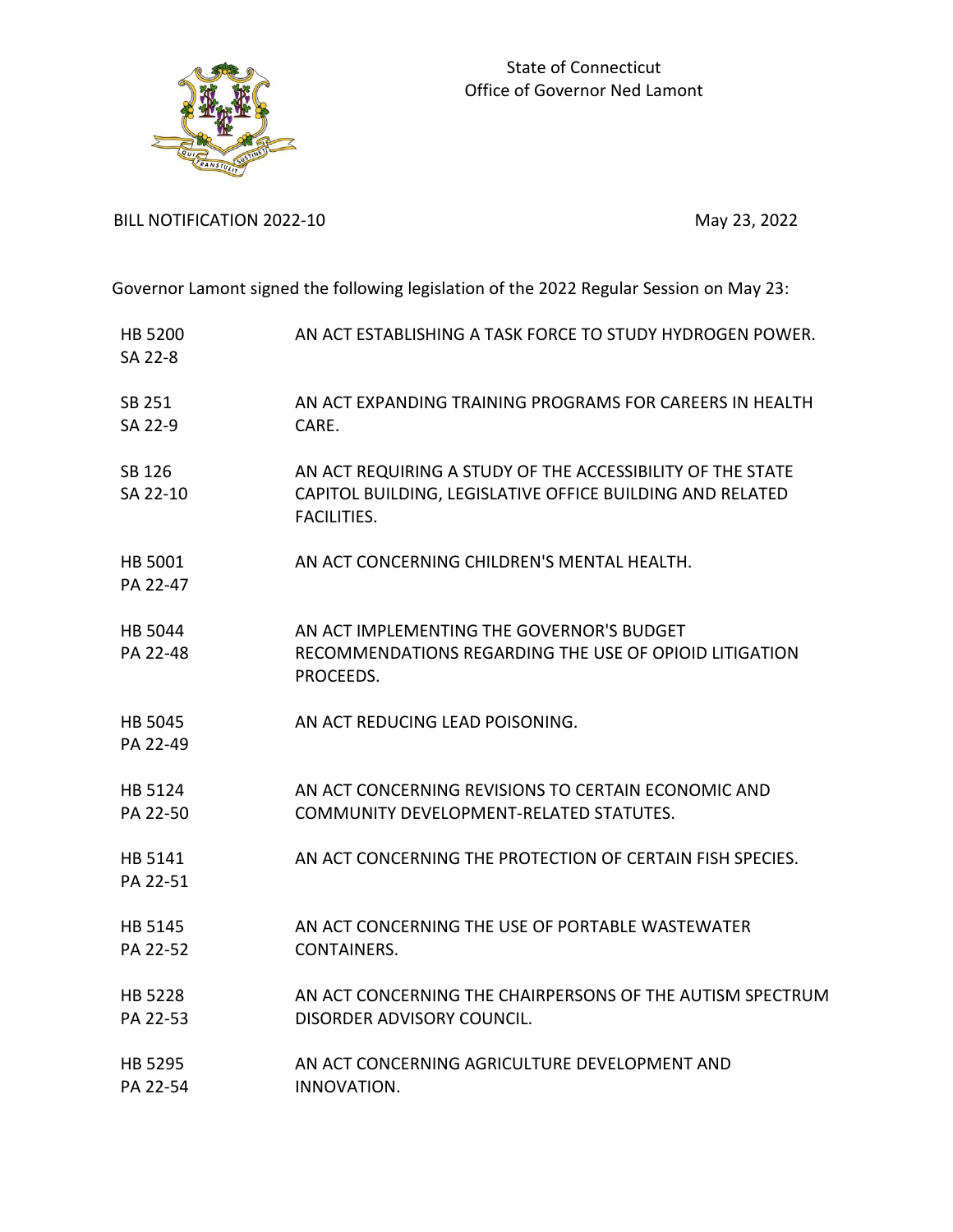HB 5327 PA 22-55 AN ACT CONCERNING ENERGY STORAGE SYSTEMS AND ELECTRIC DISTRIBUTION SYSTEM RELIABILITY. HB 5331 PA 22-56 AN ACT CONCERNING THE LIQUOR CONTROL ACT AND RELATED STATUTES. HB 5313 PA 22-57 AN ACT CONCERNING TEMPORARY NURSING SERVICES AGENCIES, REPORTING OF INVOLUNTARY TRANSFERS AND DISCHARGES FROM NURSING HOMES AND RESIDENTIAL CARE HOMES, ELDER ABUSE TRAINING, LEGAL RIGHTS OF LONG-TERM CARE APPLICANTS AND A STUDY OF MANAGED RESIDENTIAL COMMUNITY ISSUES. HB 5500 PA 22-58 AN ACT CONCERNING THE DEPARTMENT OF PUBLIC HEALTH'S RECOMMENDATIONS REGARDING VARIOUS REVISIONS TO THE PUBLIC HEALTH STATUTES. HB 5170 PA 22-59 AN ACT CONCERNING THE TETHERING AND SHELTERING OF DOGS. HB 5336 PA 22-60 AN ACT APPLYING THE PROVISIONS OF THE INDIAN CHILD WELFARE ACT TO CHILD CUSTODY, PLACEMENT, ADOPTION AND TERMINATION OF PARENTAL RIGHTS PROCEEDINGS INVOLVING AN INDIAN CHILD. HB 5349 PA 22-61 AN ACT CONCERNING THE TIMELY REPORTING BY THE POLICE OF A DEATH. HB 5373 PA 22-63 AN ACT ESTABLISHING CONCURRENT JURISDICTION WITH THE UNITED STATES OVER OFFENSES COMMITTED BY MINORS ON FEDERAL MILITARY INSTALLATIONS IN THIS STATE. HB 5420 PA 22-64 AN ACT CONCERNING MENTAL HEALTH NEEDS OF AND SERVICES FOR POLICE OFFICERS, CERTAIN REQUIREMENTS REGARDING POLICE TRAINING AND CERTAIN REPORTS. HB 5453 PA 22-65 AN ACT REQUIRING THE ONLINE POSTING OF CERTAIN STATE CONTRACTS. SB 133 PA 22-66 AN ACT ALLOWING POLICE OFFICERS TO WEAR RELIGIOUS HEAD COVERINGS AS PART OF A POLICE UNIFORM. SB 210 PA 22-67 AN ACT CONCERNING TECHNICAL AND OTHER CHANGES TO THE LABOR DEPARTMENT STATUTES.